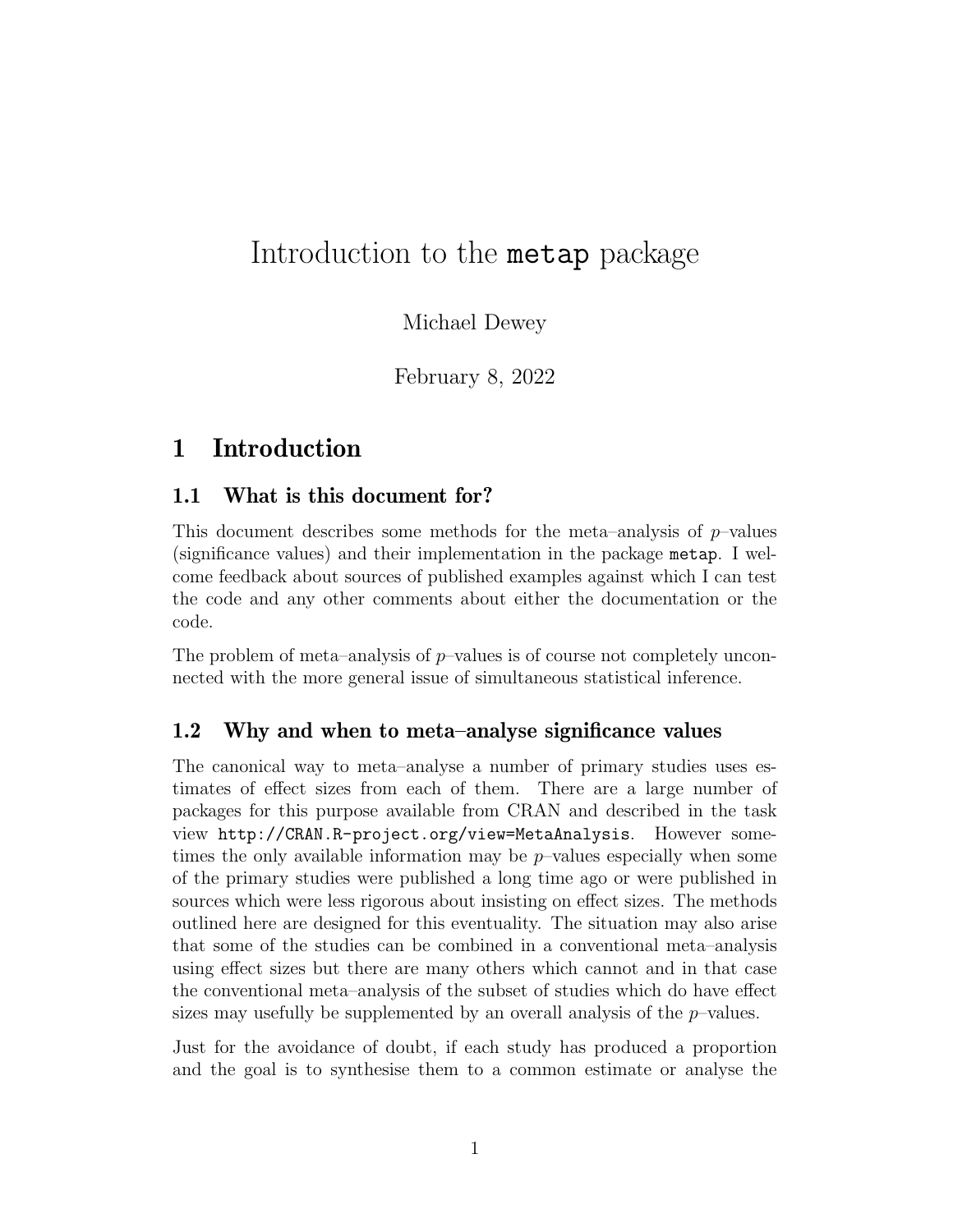differences between them then the standard methods are appropriate not the ones outlined here. The  $p$ -values in this document are significance levels.

The methods are referred to by the name of the function in metap. Table 1 shows other descriptions of each method.

| Function name | Description(s)     |                    |
|---------------|--------------------|--------------------|
|               | Eponym             |                    |
| invchisq      | Lancaster's method | Inverse chi square |
| invt          |                    | Inverse t          |
| logitp        |                    | Logistic           |
| meanp         |                    |                    |
| meanz         |                    |                    |
| maximump      |                    |                    |
| minimump      | Tippett's method   |                    |
| sumlog        | Fisher's method    | Chi square (2 df)  |
| sump          | Edgington's method | Uniform            |
| SUMZ.         | Stouffer's method  | Normal             |
| truncated     | Truncated Fisher   | rank-truncated     |
| votep         |                    |                    |
| wilkinsonp    | Wilkinson's method |                    |

Table 1: Methods considered in this document

### 2 Preparation for meta–analysis of  $p$ –values

#### 2.1 Preliminaries

I assume you have installed R and metap. You then need to load the package.

```
> library(metap)
```
#### 2.2 Directionality

It is usual to have a directional hypothesis, for instance that treatment is better than control. For the methods described here a necessary preliminary is to ensure that all the  $p$ -values refer to the same directional hypothesis. If the value from the primary study is two–sided it needs to be converted. This is not simply a matter of halving the quoted  $p$ -value as values in the opposite direction need to be reversed. A convenience function two2one is provided for this.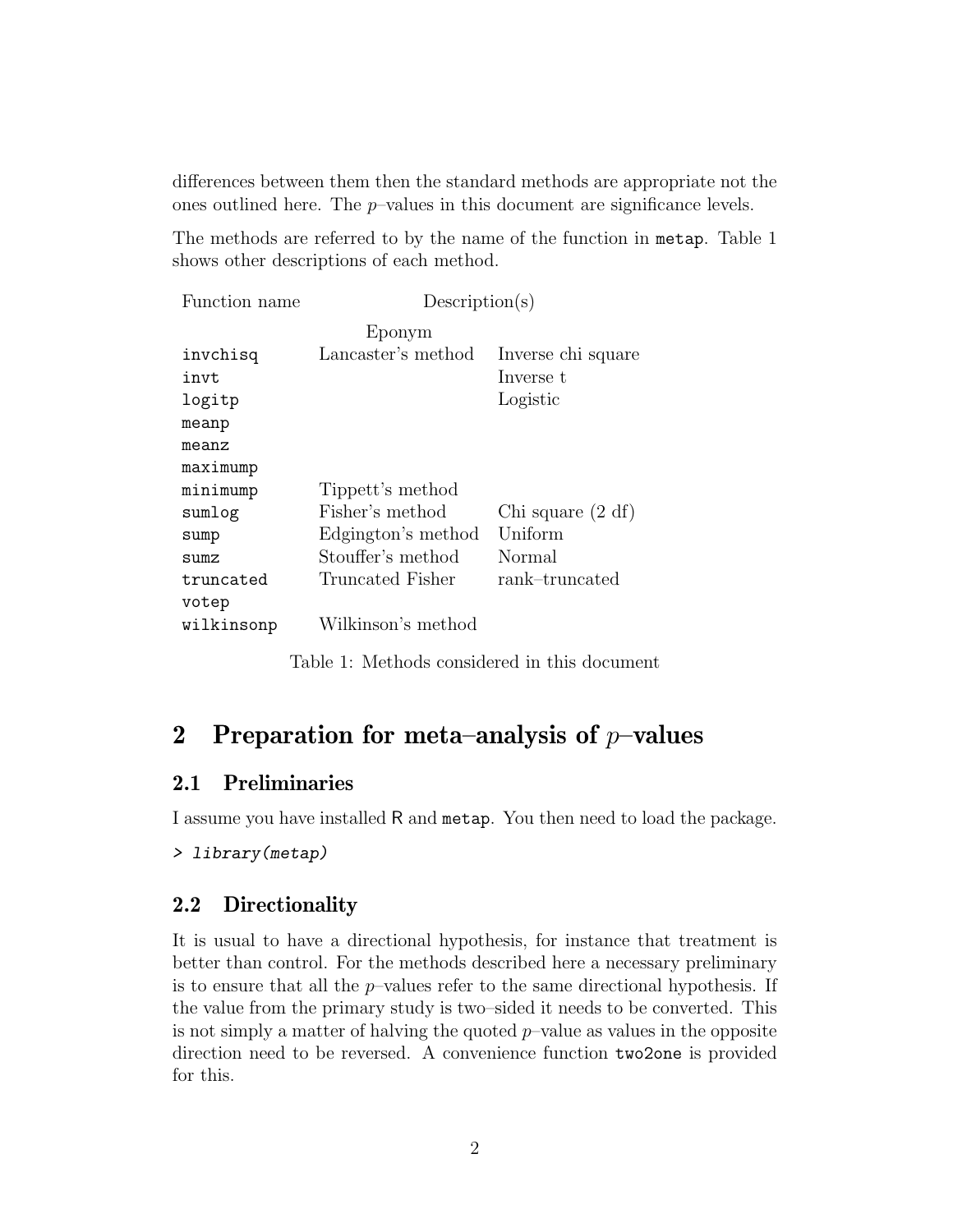```
> pvals <- c(0.1, 0.1, 0.9, 0.9, 0.9, 0.9)
> istwo <- c(TRUE, FALSE, TRUE, FALSE, TRUE, FALSE)
> toinvert <- c(FALSE, TRUE, FALSE, FALSE, TRUE, TRUE)
> two2one(pvals, two = istwo, invert = toinvert)
[1] 0.05 0.90 0.45 0.90 0.55 0.10
```
Note in particular the way in which 0.9 is converted under the different scenarios.

#### 2.3 Plotting

It would be a wise precaution to examine the  $p$ -values graphically or otherwise before subjecting them to further analysis. A separate vignette discusses the range of plots available in the package so here we just show the most simple. As our example we use data from studies of validity of student ratings of their instructors (Becker, 1994).

The plotp provides a  $Q-Q$  plot of the *p*-values to detect departure from the uniform distribution. An example is shown in Figure 1. The line is the line of exact fit to the reference distribution, the uniform. The polygon is a simultaneous confidence region such that if points lie outside it we can reject the null hypothesis that the points are drawn iid from a uniform.

```
> data(dat.metap)
> validity <- dat.metap$validity$p
> plotp(validity)
```


Figure 1: Q–Q plot from plotp

This plot is more informative than a simple printout. Note that this enhanced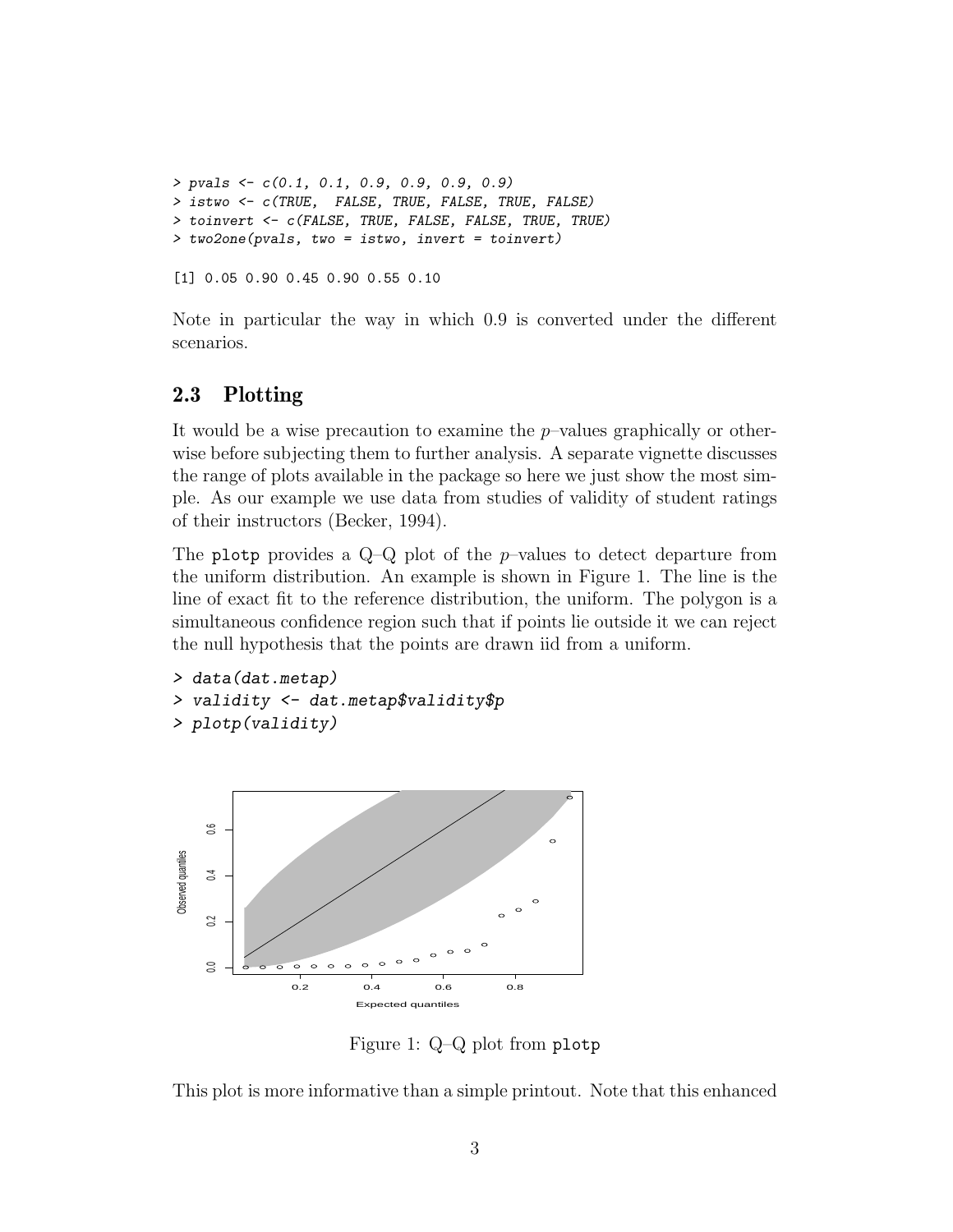plot is only available from version 1.8 of metap. Previous versions usd a simpler plot.

```
> print(validity)
```
[1] 0.015223 0.005117 0.224837 0.000669 0.004063 0.549106 0.052925 0.024674 [9] 0.004618 0.287803 0.738475 0.009563 0.071971 0.000003 0.001040 0.031221 [17] 0.005274 0.098791 0.067441 0.250210

#### 2.4 Reporting problems in the primary studies

Another issue is what to do with studies which have simply reported on whether a conventional level of significance like 0.05 was achieved or not. If the exact associated  $p$  cannot be derived from the statistics quoted in the primary source then the value of the level achieved, in this case 0.05, can be used although this may be conservative. Studies which simply report not significant could be included as having  $p = 1$  (or  $p = 0.5$  if it is known that the direction was right) although this is very conservative. The theory of handling p–values which have been truncated like this has been developed by Zaykin et al. (2002) and truncated provides a convenience wrapper for two methods available in other CRAN packages.

### 3 Using the methods

All the methods in the package take as their first argument the vector of p–values. To use Fisher's method as an example:

```
> sumlog(validity)
```
chisq =  $159.82$  with df =  $40$  p =  $2.989819e-16$ 

This confirms what was indeed obvious from the plot that the null hypothesis that these are drawn from a uniform distribution can be rejected.

A few require extra information. Those which rely on inverse transformations often need a vector of degrees of freedom. Currently this applies to invchisq and invt. Stouffer's method in sumz optionally uses weights if a vector of weights is provided. Most of the methods (invchisq, invt, logitp, meanz, sumlog, sumz, wilkinsonp) allow as an option to return the logarithm of the p–value which may be useful if it is expected that the return value will be very small. A smaller number (invchisq, invt, sumlog) allow for input of  $log p$ –values.